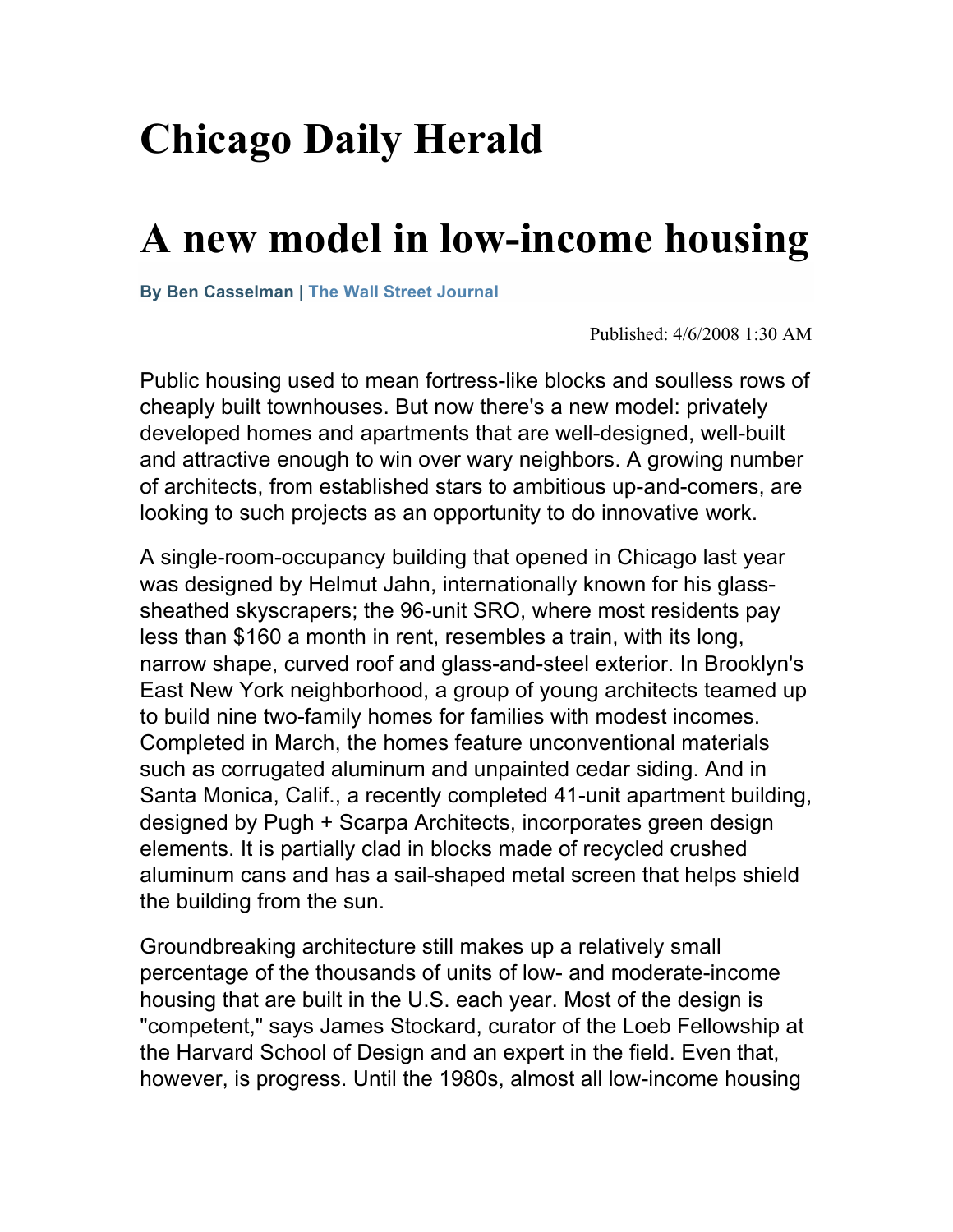in the country was built by the U.S. Department of Housing and Urban Development, designed with an eye to quantity, not quality.

Today, most affordable housing is built by private developers or local agencies, with a mix of public and private funding; many projects receive government subsidies to keep rents or purchase prices lower than market rates. The shift is due in large part to reduced federal funding: HUD's \$36 billion budget in 2007 is a fraction of what the agency received in 1978 -- \$123 billion in today's dollars.

The interest in design comes as affordable housing is increasingly being mixed in among middle class and even luxury homes. And as costs have soared in many urban neighborhoods, more communities have adopted "inclusionary zoning" ordinances that require developers to set aside units for families of modest means.

The biggest developers in the field -- such as Denver-based Mercy Housing, which breaks ground on between 1,500 and 3,000 units of affordable housing a year -- stress thoughtful design in their projects. So do many public-housing agencies, which are increasingly turning to design competitions when selecting architects.

Until last year, Jeff Page, 42 years old, was living in a rescue mission in Los Angeles. He says he'd had a couple of opportunities to move into subsidized apartments, but turned them down, calling them "old and decrepit." Then a new building opened up on San Pedro Street: Rainbow Apartments, developed by the nonprofit Skid Row Housing Trust in downtown L.A. With its sharp angles and bright red window frames that jut out from the otherwise flat, concrete exterior, the 89 unit building stands out from traditional apartment buildings in the area.

The slashes of color, in particular, made an impression on Page, who moved into the building last year. "Skid Row is so dim and dismal," he says. "The bright color, it kind of wakes up my soul to the point that it makes me excited to come home, rather than hang out on the street."

Michael Alvidrez, executive director of the housing trust, says that was the sort of reaction the organization was hoping for when it hired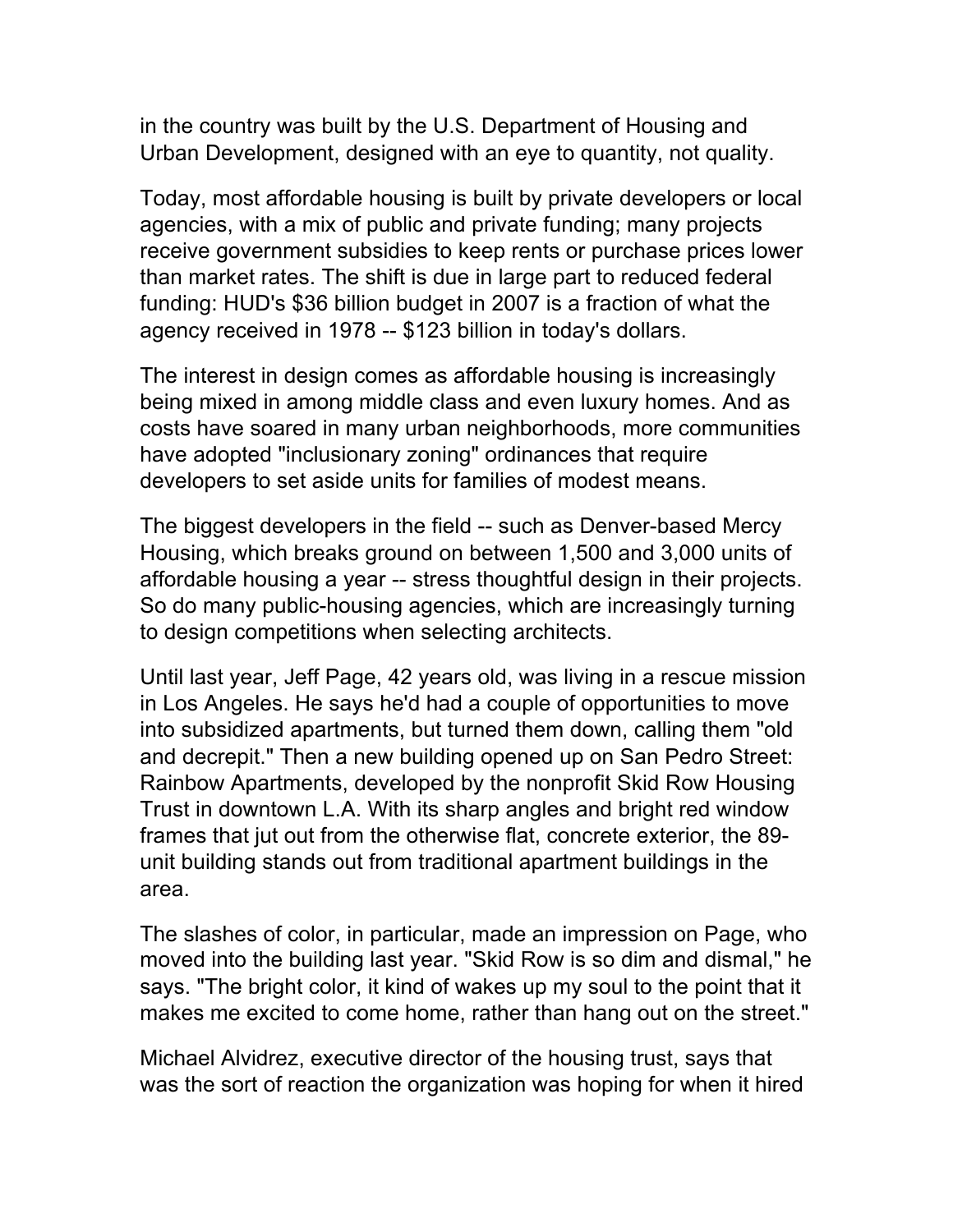architect Michael Maltzan to take on the project. "Good design actually has therapeutic value," Alvidrez says. For his part, Maltzan says the chance to do interesting, creative work may now be more common on affordable-housing projects than market-rate ones. Nonprofit developers, he says, are "constitutionally wired for innovation."

Green design elements are also being incorporated into affordable housing, where advocates say it's most needed. Efficient buildings can save residents 25 percent or more on their heating bills and natural materials are less likely to give off fumes that can trigger asthma, a common problem in many inner-city neighborhoods.

"I believe issues of sustainability are more important in the affordablehousing field than in the luxury field," Stockard says. Big builders are embracing that philosophy, too. Enterprise, one of the largest financial backers of affordable-housing projects nationwide, promotes sustainable building through its Green Communities Initiative; launched in 2004, the program helps developers pay for features such as solar panels and rainwater capture systems.

Architecture is also being used as a wedge against NIMBYism. Marcus Johnson, a public-relations professional and a lifelong resident of Oakland, Calif., was initially opposed to a low-income housing complex being planned for his West Oakland neighborhood five years ago. Johnson, 54, went so far as to speak out against the project, proposed by San Francisco-based nonprofit Bridge Housing, at community meetings. "I was really skeptical," he says. "It was going to be a hangout for drug dealing."

But after seeing renderings of the building -- a geometric, modernist structure with a charcoal-colored exterior -- Johnson began to change his mind. Rather than looking like the drab public housing he expected, the building was sleek and contemporary, and enhanced the already improving area. "It sort of represents what the future of the neighborhood is starting to look like," Johnson says. After the building opened in 2004, Johnson returned to a meeting of the West Oakland Project Area Committee -- a local planning agency -- to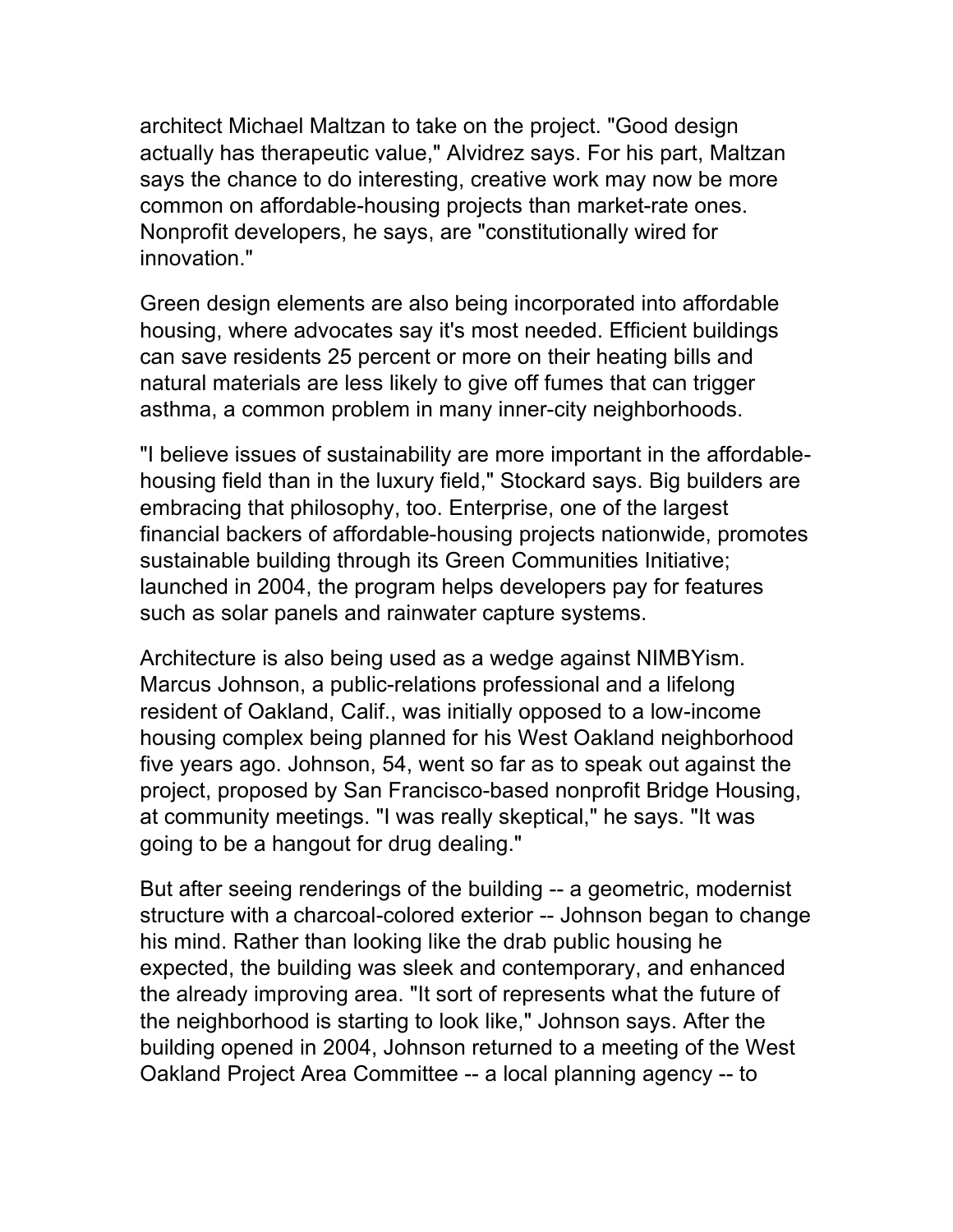applaud the developers. "It's actually transformed that particular area," he says.

Unconventional approaches won't work everywhere, however. Bridge Chief Executive Carol Galante recalls an architect who proposed a "hip" modern building for Irvine, Calif., where many of the homes featured stucco and red tile roofs. "We just said no," Galante says. "It needed to fit in with the neighborhood."

## **Here's a look at a few of the projects that are changing the landscape of affordable housing:**

Schiff residences, Chicago

Ninety-six-unit single-room occupancy building for very-low- income residents in the Near North neighborhood, completed in 2007.

Nonprofit Mercy Housing developed this building within blocks of what remains of Chicago's troubled Cabrini-Green public-housing projects.

Richard Banks, Mercy's president, says the organization wanted its new building to be "a statement that affordable housing doesn't have to be ugly or look like a warehouse." They hired Helmut Jahn, an acclaimed architect who designed a sleek, thin building with a glassand-steel exterior and clean modern interior. The building also includes energy-saving green elements, such as solar panels and a rooftop wind turbine that doubles as a signature design feature. (Together, the panels and the turbine generate about 15 percent of the building's power.) There's also a "gray water" system that captures and cleans water from the sinks and showers and uses it to flush the toilets, as well as a 10,000-gallon storage tank that collects rainwater for use on the landscaping. Banks says the energy-saving features will save 22 percent on utility costs.

Rainbow/New Carver apartments, Los Angeles

Rainbow, an 89-unit single-room occupancy building for formerly homeless residents in Los Angeles's downtown Skid Row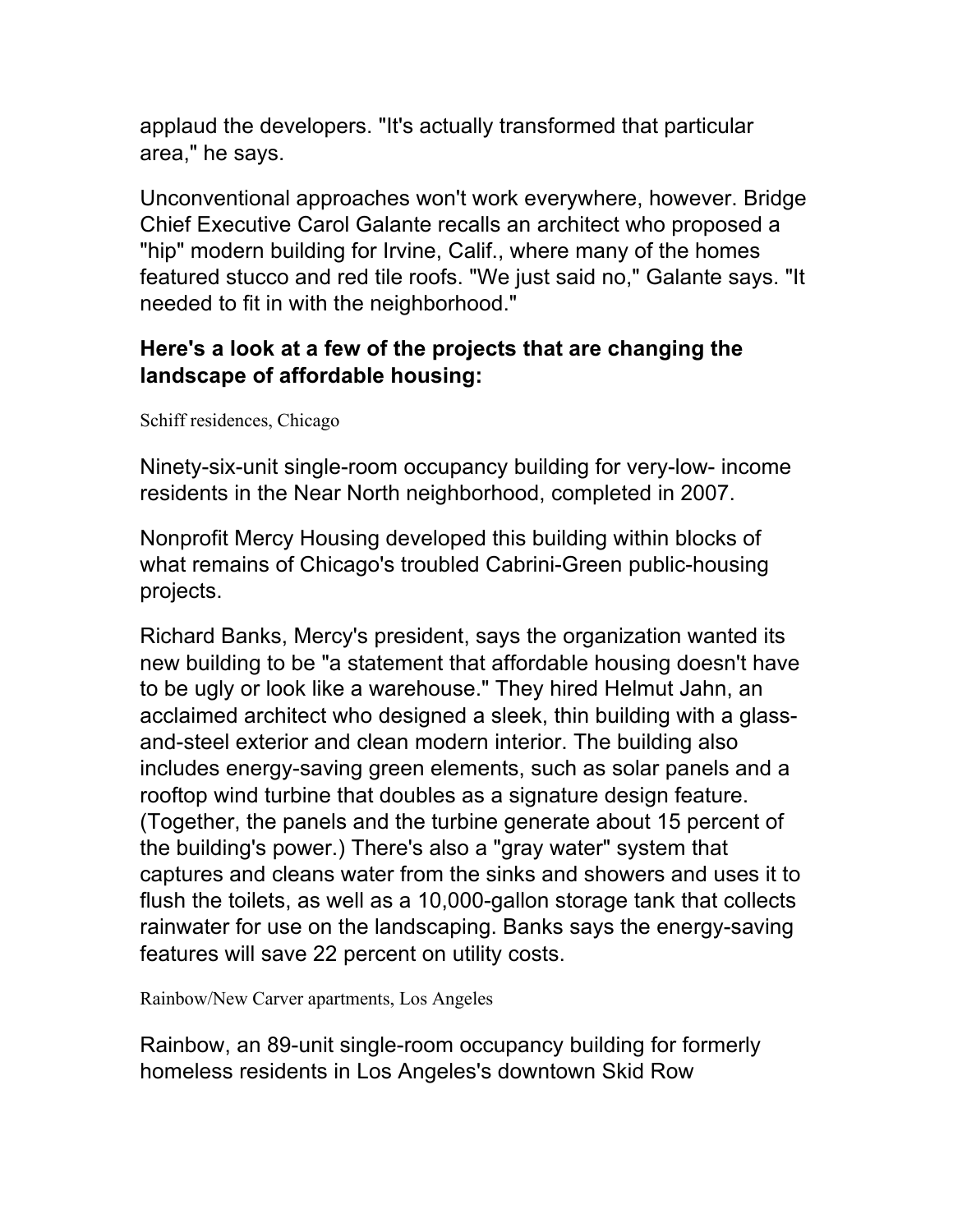neighborhood, was completed in 2007. New Carver is slated to start construction this month.

Skid Row Housing Trust, a nonprofit builder and operator of affordable housing, hired Los Angeles architect Michael Maltzan, known for designing museums, schools and high-end single-family homes. Maltzan set up the units in a U-shape surrounding a secondfloor courtyard, which is lined with meeting rooms, eating areas and gathering spaces. He says the courtyard was meant to be a "bridge" between the solitude of the apartment units and the temptations and dangers of the streets. Now Skid Row has hired Maltzan to design a second project, the New Carver Apartments. This building will be shaped like a gear, with apartments arranged in a sawtooth pattern around a circular courtyard. The sawtooth design -- corners of each unit jut out from the building's exterior -- maximizes the natural light in each apartment by providing another surface for a window, Maltzan says.

Schermerhorn House, Brooklyn, N.Y:Œ

Eleven-story, 217-unit apartment building in Brooklyn's Boerum Hill neighborhood, to be completed this year. Units are for households earning under 60 percent of the area's median income, and half will be reserved for the homeless or people with special needs.

Schermerhorn House will be surrounded by luxury condominiums and townhouses, so developers Common Ground and the Actors Fund knew good design was vital to winning local support. They interviewed top architects, and in a sign of growing interest in affordable housing, nearly all of them expressed interest. "I was even worried if they were going to take my call," says Nadine Maleh, Common Ground's director of design and construction. The developers chose Polshek Partnership, a New York firm known for high-profile projects such as the Clinton Presidential Library in Little Rock, Ark., and the new planetarium building in New York's Museum of Natural History. Polshek's design -- which has a glass facade and a rooftop garden -- is meant to fit in with the surrounding buildings. But the glass wall isn't just for looks: Due to site restrictions, part of the project had to be built atop a subway tunnel, a complex